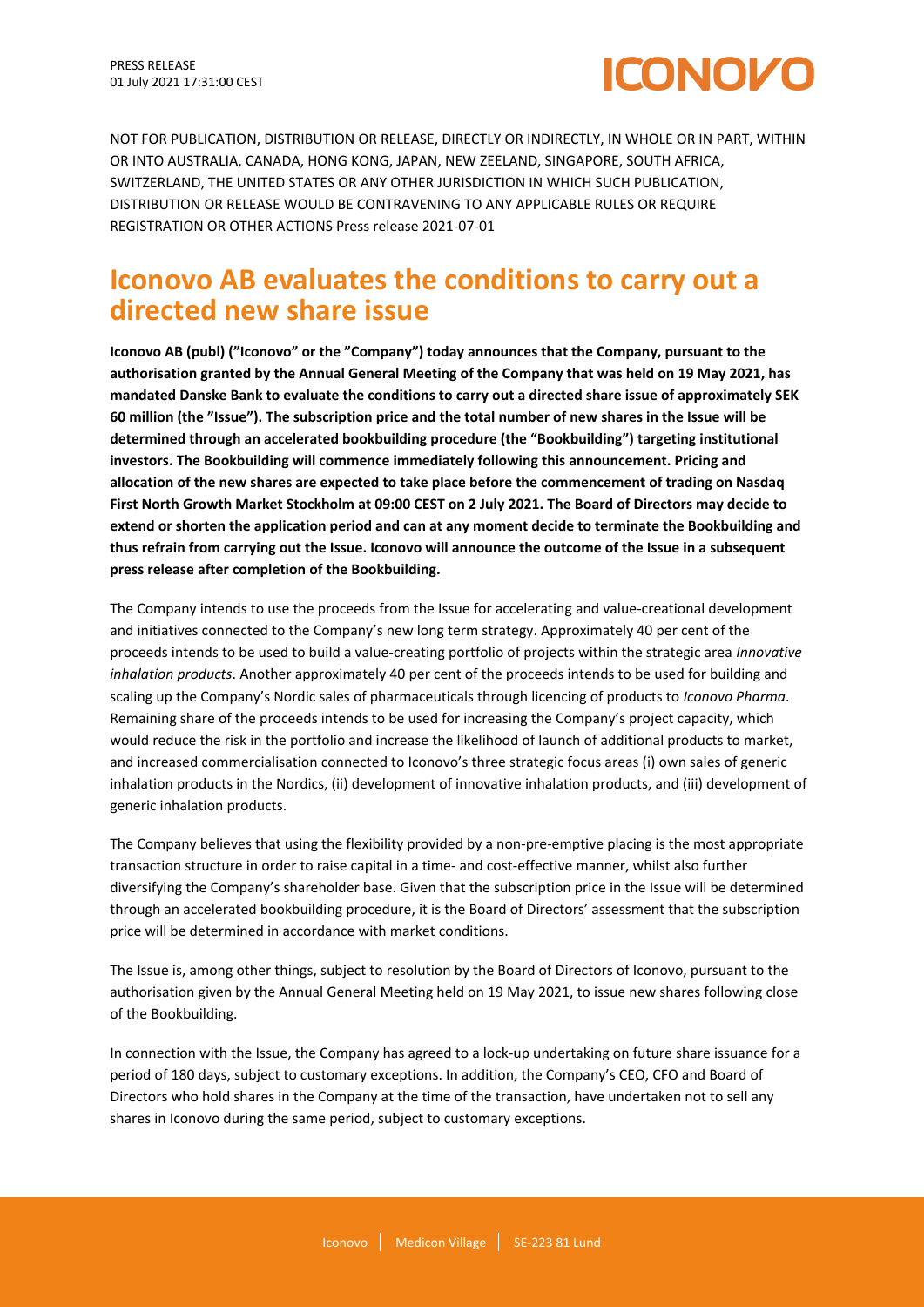PRESS RELEASE 01 July 2021 17:31:00 CEST



#### **Advisers**

In connection with the Issue, the Company has retained Danske Bank as sole bookrunner and Bird & Bird Advokat as legal adviser.

**Contacts**

**Johan Wäborg, CEO** +46 707 78 51 71 johan.waborg@iconovo.se

*This information is information that Iconovo is obliged to make public pursuant to the EU Market Abuse Regulation. The information was submitted for publication, through the agency of the contact persons set out above, at 2021-07-01 17:31 CEST.*

#### **About Iconovo**

Iconovo was founded in 2013 by people with long experience in inhalation development. The company develops inhalers and associated drug preparations that are used to treat asthma and COPD. However, Iconovo also has the competence to develop products for new types of inhaled drugs such as vaccines.

By working with Iconovo, pharmaceutical companies and generic companies can access a complete pharmaceutical product, thereby eliminating the complex and costly early stages of the development phase. Iconovo licenses its patented products to customers and offers a faster way to the inhalation market with lower risk and at a lower cost.

More information about the company can be found at [www.iconovo.se](https://www.iconovo.se.)[.](http://www.iconovo.se.)

Iconovo is based in Lund and its share (ticker ICO) is listed on Nasdaq First North Growth Market, Stockholm since April 6, 2018. The Company's Certified Adviser is Erik Penser Bank AB, Box 7405, SE-103 91 Stockholm, phone +46 8 463 80 00, email: certifiedadviser@penser.se.

#### **Important information**

*Publication, distribution or release of this press release may, in certain jurisdictions, be subject to restrictions by law and the persons in such jurisdictions where this press release has been published or distributed should inform themselves of and follow such legal restrictions. The recipient of this press release is responsible for using this press release, and the information contained herein, in accordance with applicable rules in each jurisdiction. This press release does not constitute or form part of an offer or solicitation to purchase or subscribe for securities in the Company in any jurisdiction where such an offer or solicitation would be illegal. In each Member State of the European Economic Area ("EEA"), this press release is directed only to "qualified investors" in the Member State in accordance with the Regulation (EU) 2017/1129 of the European Parliament and of the Council (the "Prospectus Regulation") definition.*

*This press release does not constitute or form part of an offer or solicitation to purchase or subscribe for securities in the United States. The securities referred to herein may not be sold in the United States absent registration or an exemption from registration under the US Securities Act of 1933, as amended (the "Securities*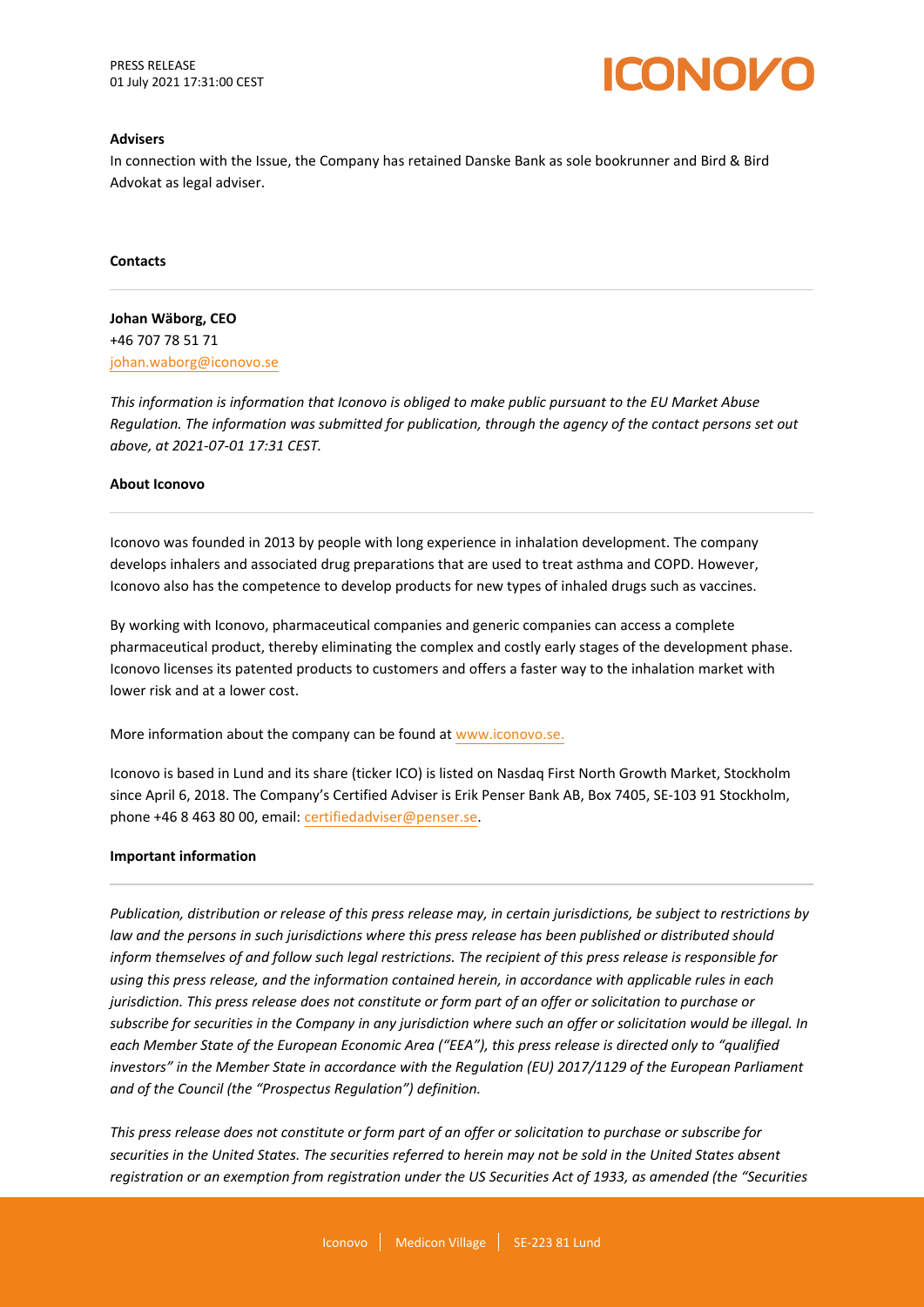# CONOZ

*Act"), and may not be offered or sold within the United States absent registration or an applicable exemption from, or in a transaction not subject to, the registration requirements of the Securities Act. There is no intention to register any securities referred to herein in the United States or to make a public offering of the securities in the United States. The information in this press release may not be announced, published, copied, reproduced or distributed, directly or indirectly, in whole or in part, within or into Australia, Canada, Hong Kong, Japan, New Zeeland, Singapore, South Africa, Switzerland, the United States, or in any other jurisdiction where such announcement, publication or distribution of the information would not comply with applicable laws and regulations or where such actions are subject to legal restrictions or would require additional registration or other measures than what is required under Swedish law. Actions taken in violation of this instruction may constitute a crime against applicable securities laws and regulations.*

*This press release may in the United Kingdom, be distributed and directed only to "qualified investors" as defined as (i) professional investors as set out in Article 19(5) of the Financial Services and Markets Act 2000 (Financial Promotion) Order 2005 (the "Order"); or (ii) fall within Article 49(2)(a) to (d) ("entities with high net worth" etc.) of the Order, (all such persons together being referred to as "Relevant Persons"). An investment or investment activity to which this communication relates in the United Kingdom is available only to Relevant Persons and will only be carried out with Relevant Persons. Persons that are not Relevant Persons should not take any action based on this press release and should not act or rely on it.*

*This press release is not a prospectus for the purposes of the Prospectus Regulation and has not been approved by any regulatory authority in any jurisdiction. The Company has not authorised any offer to the public of shares or rights in any member state of the EEA and no prospectus has been or will be prepared in connection with the Issue. This press release neither identifies nor claims to identify risks (direct or indirect) which could be associated with an investment in new shares. An investment decision to acquire or subscribe for new shares in the Issue may only be made based on publicly available information, which has not been verified by Danske Bank. Danske Bank acts on behalf of the Company in connection with the Issue and not for the benefit of any other person or entity. Danske Bank is not responsible in relation to any other person or entity to provide the protection which has been provided to their customer nor to give advice in connection with the Issue or any other topic mentioned herein.*

## *Information to distributors*

*Solely for the purposes of the product governance requirements contained within: (a) EU Directive 2014/65/EU on markets in financial instruments, as amended ("MiFID II"); (b) Articles 9 and 10 of Commission Delegated Directive (EU) 2017/593 supplementing MiFID II; and (c) local implementing measures (together, the "MiFID II Product Governance Requirements"), and disclaiming all and any liability, whether arising in tort, contract or otherwise, which any "manufacturer" (for the purposes of the MiFID II Product Governance Requirements) may otherwise have with respect thereto, the issued shares have been subject to a product approval process, which has determined that the shares are: (i) compatible with an end target market of retail investors and investors who meet the criteria of professional clients and eligible counterparties, each as defined in MiFID II; and (ii) eligible for distribution through all distribution channels as are permitted by MiFID II (the "Target Market Assessment"). Notwithstanding the Target Market Assessment, distributors should note that: the price of the shares may decline and investors could lose all or part of their investment; the shares offer no guaranteed income and no capital protection; and an investment in the shares is compatible only with investors who do not need a guaranteed income or capital protection, who (either alone or in conjunction with an appropriate financial or other adviser) are capable of evaluating the merits and risks of such an investment and who have sufficient resources to be able to bear any losses that may result therefrom. The Target Market Assessment is without prejudice to the requirements of any contractual, legal or regulatory selling restrictions in relation to the issue.*